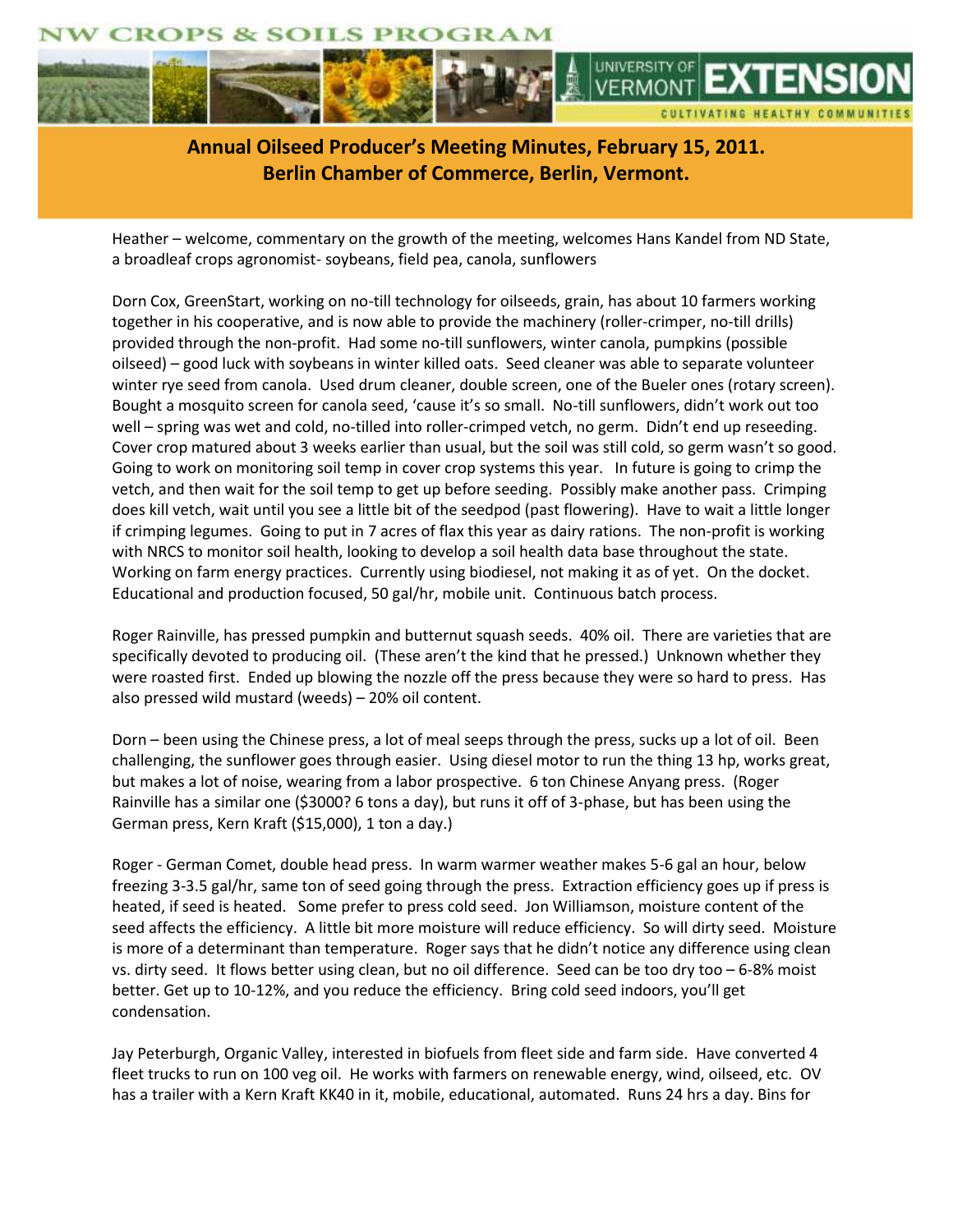seed, settling tanks, BioPro 380 in it. Runs in the Midwest, 22 farms. Primary crop: sunflowers, winter canola, some camelina, some flax. Average acreage: 5-65 acres. Sometimes scheduling between the farms can be problematic. Charging \$1/gallon for processing (covers chemical costs). Designed to get people interested, not necessarily a service they plan on continuing to provide. Want to get the local food shed working. Working with the Mass Biofuel Coop. Have had issues with settling vs. filtering.

VSJF hired Chris to look at mobile unit. He looked at two different systems, his conclusions can be found on VSJF website.

Nick Meyer, Organic Valley dairy farm in Hardwick. Bought a BioPro 90 in 2005. Have been making biodiesel from used veg oil. Can't get enough used veg oil, ~50 gal/month. Growing sunflowers for 3 years. Short growing season in Hardwick. Can grow, harvest, dry, store, press, now. Want to press oil, sell, get used back and turn into biodiesel. Getting money for the food grade makes it make sense. Wants to buy a load of the 35 gal (lbs?) cubes, but has to buy a whole truck load. Tried a filter press, still trying to figure it out. Has a Kern Kraft KK40.

UVM Extension, has applied for SARE grant to see what the processing steps are for food-grade oil. A lot of the steps are proprietary. Money will be used to help us figure out the processing (degumming, etc.) that needs to happen before you can sell it to a restaurant. Chris Callahan: variety selection plays a role in making it palatable for a restaurant, so do some of the processing specs (temp of pressing, etc.) Most of the solutions seem industrial (chemical, energy intense). John – 30% of the oil goes out with the food. When you get the oil back, it's inferior, lots of contaminants. Doesn't produce as high a quality product. Glycerin is higher. Don't get back 1:1 what you give a restaurant.

Nick: leave sunflowers in 2 years, rotate in peas and oats for baleage, and then seed down with grass mix (red clover, orchard, timothy grass). Get seed in late May, get harvest in by October. Use Teton, Defender Plus, 306 (slower maturity than Def. Plus, but just as much seed). Do about 10 acres. Wants to double that in the next few years. Had a lot of bird damage this year: 30-40%. Also hit by deer at the edges of the field. Bird machine was good enough for 3-5 acres. (Bird distress calls). Squawk box put in the middle of the field, near the tree line. < \$400. Roger said he got one for ~\$250. Nick, put the squawk box out in mid-August, maybe not early enough. Alan Baker: maybe put out before the seeds start to form. Heather: make sure you remember to change the battery. Jon Williamson: had neighbors complaining about bird cannons, squawk boxes. None of them work for him.

Blue River Organics came out with a new variety. ~75 RM. Variety: Sierra. Organic producers have a hard time getting seeds. Seeds 2000 doesn't have Teton anymore.

Pressing moldy seed – brings fatty acids up, can't use it. Mass guys need to nail down the drying mechanisms. Don't have anything.

Consensus: Aerators – cheap (\$140-250), work. 8" tube, stick it in a 1 ton tote bag, does great. Can bring 14-16% down to acceptable levels in 3 days.

Mass mobile unit – doesn't get moved a whole lot, maybe twice a year. Operates on a 30 mile radius, 5 farms. Wicked heavy, hard to tow. Need to have a water supply (garden hose). Need 220 setup. (Have generator that runs off of the made biodiesel, doesn't work in the winter of course.)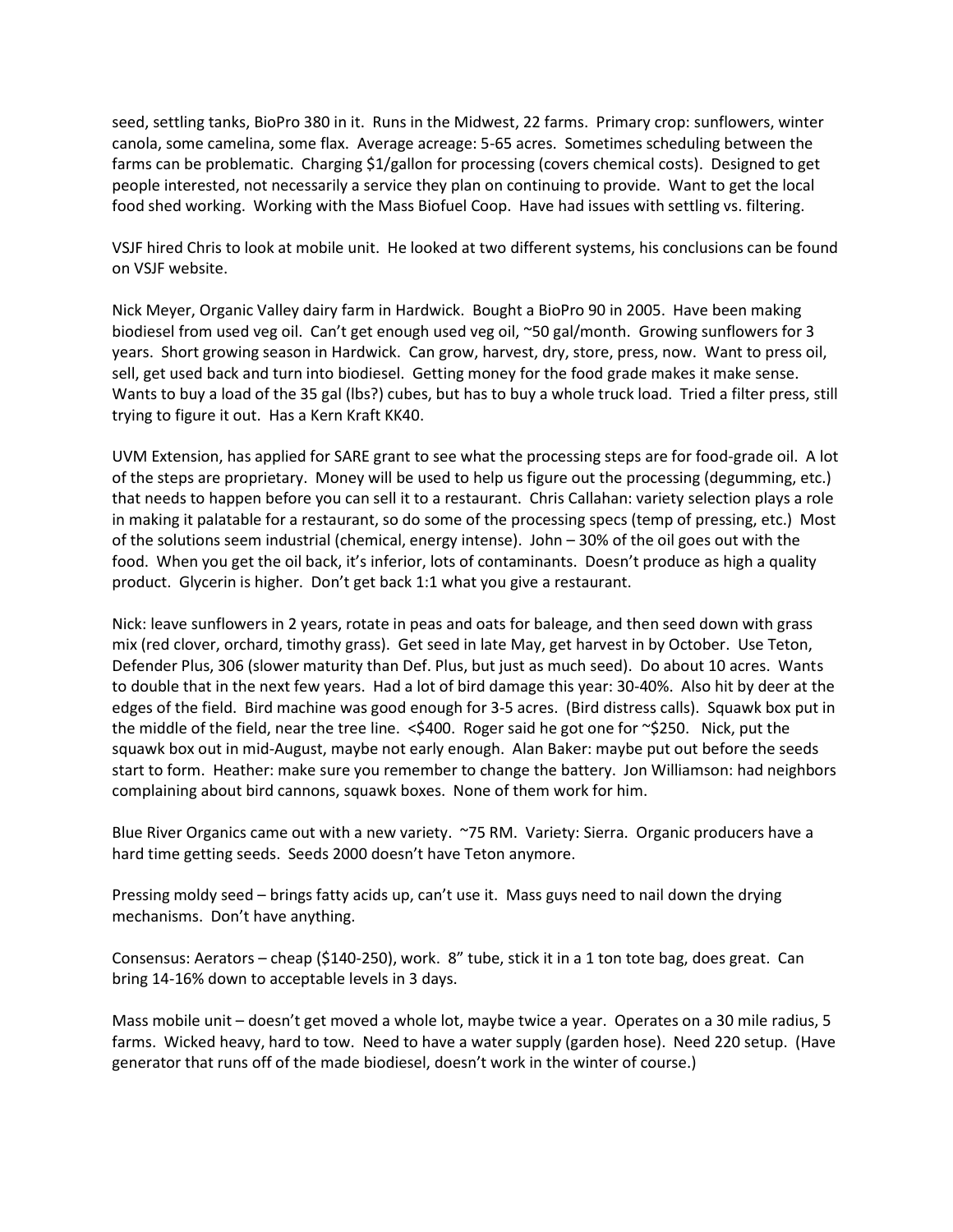Paul Boivin, condensation = molding. Use an aerator to get moist down, but then monitor it. Watch big changes of weather. When it goes from cold to warm, will condensate, enough to make it mold. Has 20 ton Chinese press. Not set up yet. Growing KB36 (non-GMO, open-pollinated canola), selling for seed. Very hard (impossible?) to get non-GMO canola seed.

John Williamson, processing for 5 farms, lots of additional inquiries. Goal: 1000 acres, probably take another 5 years. Run B100 on their farm, in 5 machines. Capacity of biodiesel reactor: can do 1500L batches, 3 a day. Use solar energy to heat, so can do about one a day. Taby press can run at 3 gal/hr, but he's only been getting around 2 – 2.5 gal/hr. Methanol recovery – some success using solar energy. Been dabbling with sugar crops so can produce own methanol. Mainly looking at sweet sorghum. He put in 24 acres of different oil crop. The neighboring farms added another 25-30 acres. Has better combine now? Crop rotation difficult to figure out. What follows what? His farm, organic, other farms that he works with are conventional. Never considered corn for methanol, want direct. Fertilizer: for organic – cow manure. Grows cover crops, rye on everything. Plowed down. Off-farm, been using conventional fertilizer, herbicides. Soils samples taken over all the fields, and are going to be more meticulous in figuring out crop needs. Hans says that there is some Cranby(?) out of ND. Close to canola potential in terms of oil yields. Cranby has potential for industrial oil. Seed is about the same size as canola.

Larry Scott, Newbury, VT. Been growing oil crops for 5-6 years. Had 38 acres of sunflowers, were looking great, until flooded in early October. 9' of water over field. Couldn't harvest. Tried to harvest in December, still too wet. Going to try to harvest it once the snow melts a bit, before floods in the spring. Larry's goal: uses between 5,000-6,000 gallons a year in trucks, tractors, house. Has Taby, same as John. Wants to be able to provide all of his farm's fuel needs.

Hank Wagner, from Wagner Farms, grows sunflowers, canola (both winter and spring), ~200 total acres for oilseed. Been doing 4-5 years. Have own press, biodiesel reactor (homemade). Use 18 ton Chinese press, not too impressed with it. Sell seed meal to local farmers. Fuel for on farm use. Have beef, sawmill, land clearing business, use 100,000 gallons/year. First year, made 20,000 gallons. Been getting used oil from restaurants. Seed meal as feed: if they're having problems with the press, it will produce an inconsistent meal, which makes it hard to mix into a feed ration. Definitely value in using seed meal as feedstock, supplementing seed meal for grain, using it for protein. Can be too much fat in seed meal, lines the cows stomach, not good for them. Some fat depression in milk, a little bit is a lot… No decline in milk production because ration was balanced. Seed meal could be 30-40% protein, ~\$200/ton of seed meal. Meal for chicken feed? Have to mix in some other stuff, chickens don't like straight seed meal. Meal can mold too. Using seed meal for organic fertilizer ~\$300/ton.

Alan Baker, works with John Williamson and Andrew Knafel. Doing soil samples, insect monitoring. Did some weed counts, etc. Different types of issues for weeds, soil types, buildup of insect problems. Rotation to escape insect pressure: fields too close together, doesn't know if it was worth it. Lots of hedgerow effects, affect banded sunflower moth prevalence, deer, birds, hedgehogs, have somewhere to go. The more upright the head as it matures, the more bird damage. Heads that bow down, fold in, less bird damage. (Head position affected by genetics.)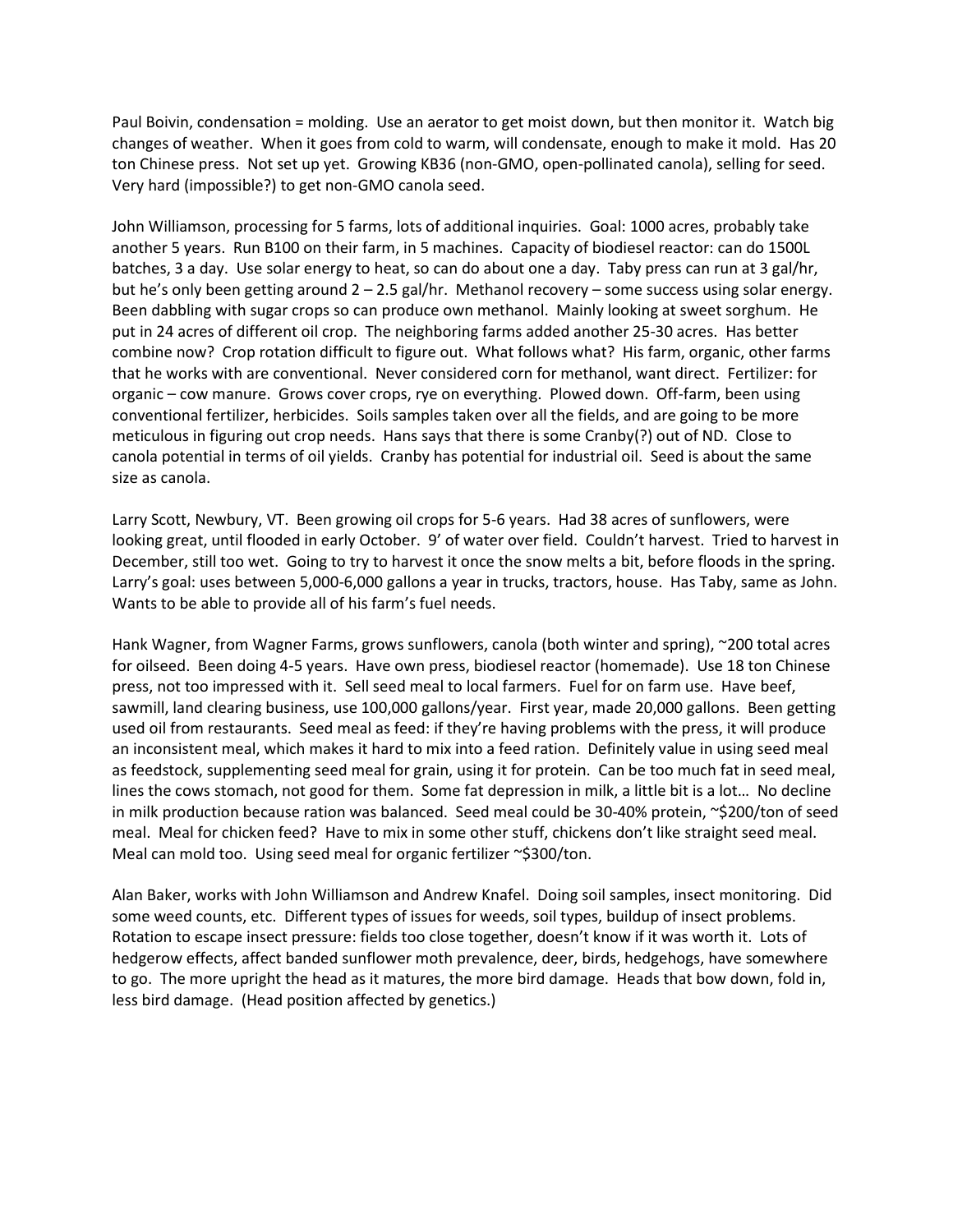Hans Kandel, North Dakota State University Extension Agronomist Presentation

Sunflower rotation, following wheat (or corn), 1700 lbs/ac, following sunflower: 1450 lbs/ac. Builds up disease, *Sclerotina* in particular. Broadleaf after broadleaf, results in disease. So even working in soybeans into a corn, wheat, sunflower could cause problems. Aim for 3 years between crops that are *Sclerotina* prone crops.

In ND, they use sunflowers to scavenge N that is lower down in the soil profile because has long roots. Putting them in a field that has had a lot of manure, run the risk of excess growth, lodging. Sunflower has a little bit of a tap root, stronger than small grains. Won't go through a really compacted plow pan (alfalfa, tillage radishes more capable).

Short stature hybrids: only 3.5-4' tall. Smaller plants don't reach canopy closure as quickly as the taller ones, might have to adjust row spacing, populations a bit. Dry down can be slower because the heads are bigger. Stalks are slightly more robust.

Confirms Alan's suspicions for head placement and bird predation. There is a lot of variability in the field in terms of head position.

5 lbs N/100 lbs of yield. (1800 lbs yield = 90 lbs N, 2000 lbs yield = 100 lbs N). Need to consider how much N is in the soil, particularly deep in the profile. 2 foot soil samples are optimal, since sunflowers can access that far down. Plant rotations to breakup plow pan so the sunflower can access it.

Sunflowers do pretty well in clay.

Different planting dates will spread the risk of crop loss due to insects, birds.

Sunflowers very responsive to heat units. Very good calculation of crop maturity.

Plant population: oilseed types: 18,000 – 22,000 plants/acre. Confection types 15,000-18,000 plants/acre. (on 30" row spacing)

Solid seeded 24-28000 plants/acre for oilseeds.

In Northeast, we get more moisture, so we've had better success with higher populations.

With 30" rows, North-South probably better planting direction, heads hang between rows (because they face East), harder for birds to feed, less damage and shattering during storms.

Optimal plant row spacing is narrower ( $20$ "), places plants more evenly in the field, particularly since sunflowers are prone to skips and doubles when planting. Narrow rows means less of a penalty for skips and doubles. In soybeans, people have gone back to 30" rows because want to promote airflow to avoid *Sclerotina*, but then late canopy closer, more weeds. Similar for sunflowers…

Narrower rows give smaller heads, which means at harvest, the heads dry down quicker. Perhaps a good way to avoid bird migration.

Problems with regular sunflower stands all over the country. Causes: improper seed placement, planter malfunction, wrong sized seed for planter, downy mildew, deer. Right depth, right planter plates,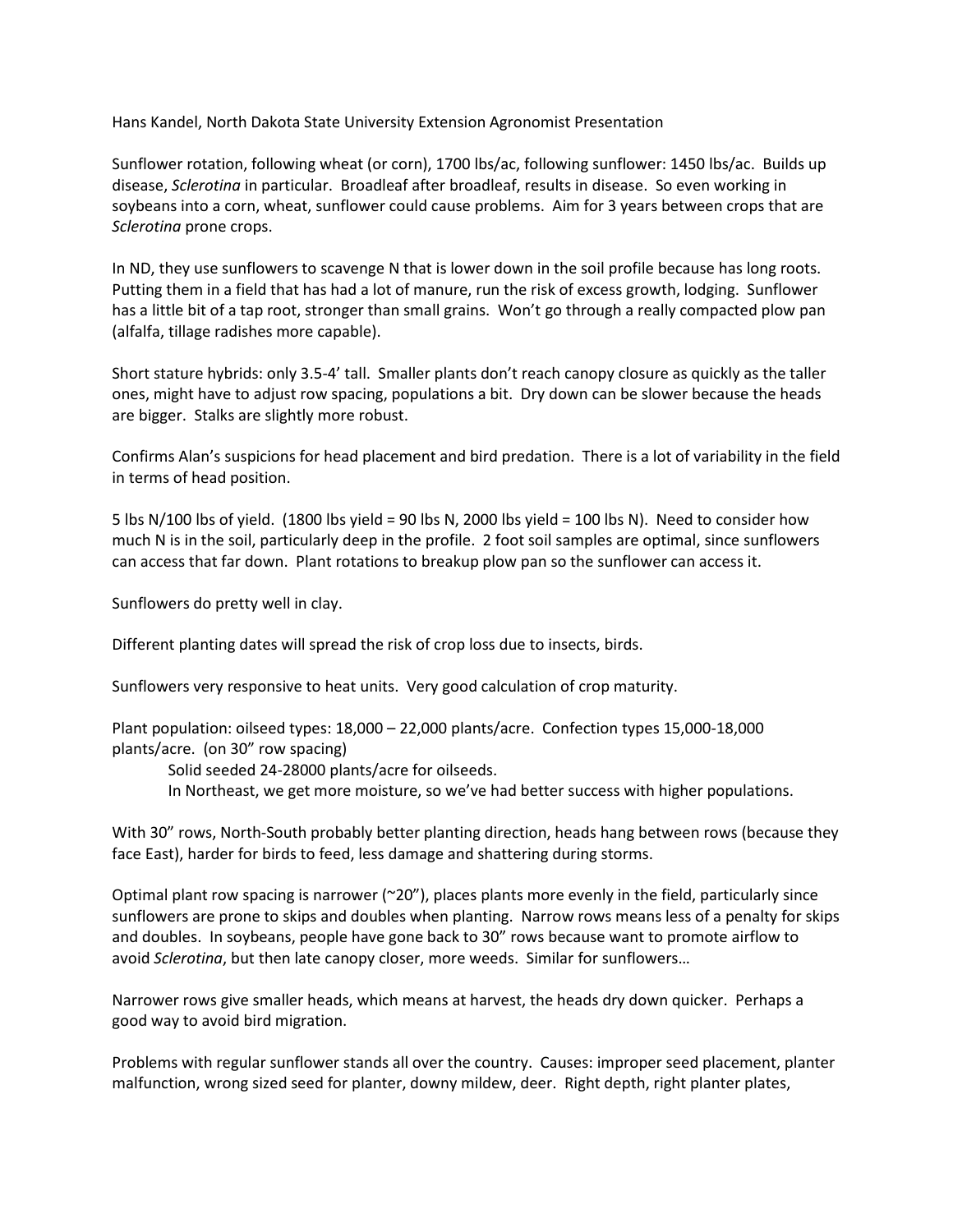making sure the distance between the plants is right, is the way to get a good stand. Increased speed = decreased precision. Dig up some seeds at planting time as a self-check.

Strip till – makes a narrow strip that is worked up, warms up the soil in that small space. Not completely no-till.

First hours of the seed being in the ground and absorbing moisture, if it is cold, will greatly affect germination. Fungicide treatment helps, but better to have warmer soil.

Don't plant hairy vetch at the same time as sunflower, will grow up and smother the head. Better to plant at V4, won't give up too much yield, will make 1500 kg/ha of biomass. The legume will use the sunlight after harvest to continue securing biomass, fixing N, prevent erosion. Could use legume to be grazed (cows will also eat down sunflower heads, reduce volunteer sunflowers next season), or plow down as green manure. Plant sunflower, do some cultivation, then spread seed, then cultivate some more. ~8 lbs/ac of vetch.

Sunflower bud moth. Causes holes in the sunflower head.

Weed control. Cultivation in between rows. Time of weed control critical – best to hit it early. With a 3 year weed average, looking at weed-free (1770 kg/ha yield), cultivated (1550 kg/ha), weedy (828 kg/ha). Sunflowers are pretty competitive against weeds, particularly after the V8 stage. Sunflowers don't have to compete for moisture or nutrients in the Northeast like they do out West, have deep roots.

Assert (broadleaf herbicide) can cause cupping in sunflowers if it's applied at the wrong time.

Biggest issue affecting yields in the US sunflowers: diseases. Second: row spacing.

Sunflower roots emit a chemical that encourages the *Sclerotinia* black bodies to start to grow. Black bodies will sit dormant in the soil for 10 years, but not all will germinate every year. Spores will affect field peas, velvetleaf, soybeans, canola, weeds. Another way of germinating is that the surface black bodies will sprout mushrooms.

Soils with high organic matter = more biological life, which will attack the *Sclerotinia*. Doesn't take the place of good crop rotation, but taking care of the soil helps.

Sunflower stalk maggot – a few won't damage the stalk. Hard to control once it is already in the stem. Not so concerned about this pest, doesn't necessarily affect yield. Lodging not necessarily associated, more likely due to heavy heads causing the stalk to buckle, excess nutrients, wet soil.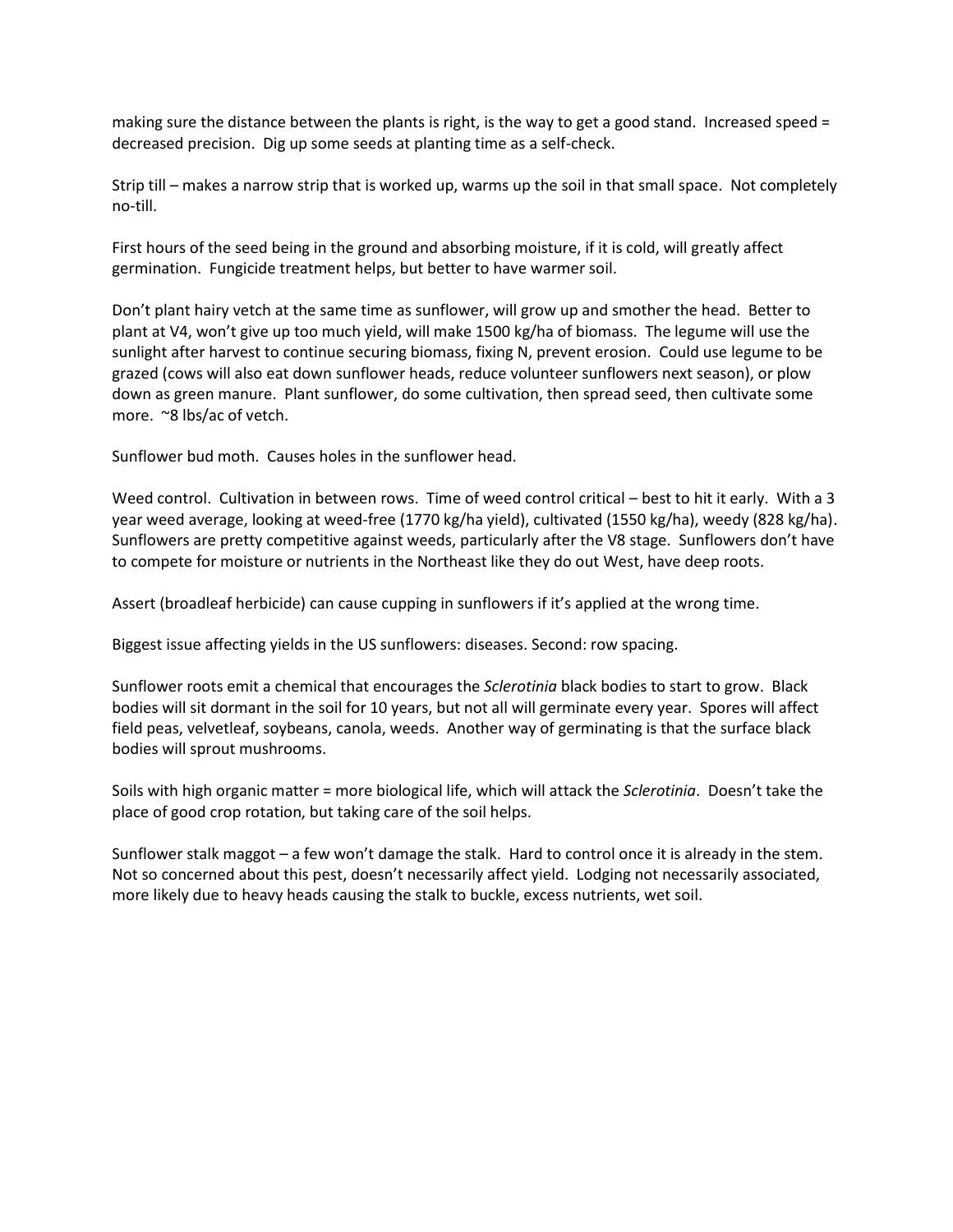Chris Callahan –Vermont Oilseed Cost Calculator & 2010 Economic Review

Wanted to understand the costs of oilseed production – crop costs, costs of processing (oil, meal, seed, fuel), greenhouse gas production

Developed Excel spreadsheet cost calculator. Provides typical numbers in case you don't know your costs. Will determine cost of seed, cost of meal, cost of gallon of biodiesel, cost of gallon of oil. Available on the VSJF, Callahan Engineering site, and UVM Extension websites.

Taking all the costs of production and figuring out how much it costs from field prep to harvest and drying. Includes field prep, planting, seed costs, cultivation, herbicides, fertilizer, harvesting costs, handling costs, hauling, drying costs, storage costs, pressing costs, biodiesel conversion. Adds in the price you get from meal for selling it for feed or fertilizer, etc.

Multiple users of equipment will spread capital costs across more product – drives cost down. Especially important in biodiesel production where the chemical costs (i.e. methanol) are a major contributing factor.

Currently VT oilseed farms are making fuel at a very reasonable cost, and many are operating at below capacity. An increase in production acreage, or pressing volume, would bring cost of fuel gallons even lower, since most significant costs are variable, and can be improved upon with economies of scale.

Definitely worth fiddling around with the calculator to find out which scenario would be the most productive for each farm.

VSJF – will be putting out \$150,000 in grants for oilseed production. Will be going out to look at past grantees. Will be putting out some RFPs for looking at new projects, or for continuation of current projects. Will be able to fund projects through 2012, but this looks to be the last funding cycle due to the budget deficit and a moratorium on earmarks.

Eric Garza- PhD at UVM – Energy Return of VT Biodiesel

Energy return on biodiesel produced in VT. Energy return being a function of energy outputs (lower heating value of fuel) over energy inputs (fuels, embodied energy in equipment manufacture, human labor, etc.)

The conversion of used oil into biodiesel, one of the major costs is still the reagents. Puts a ceiling of 5:1 on energy return.

Energy of using fertilizer and pesticides affects energy surplus.